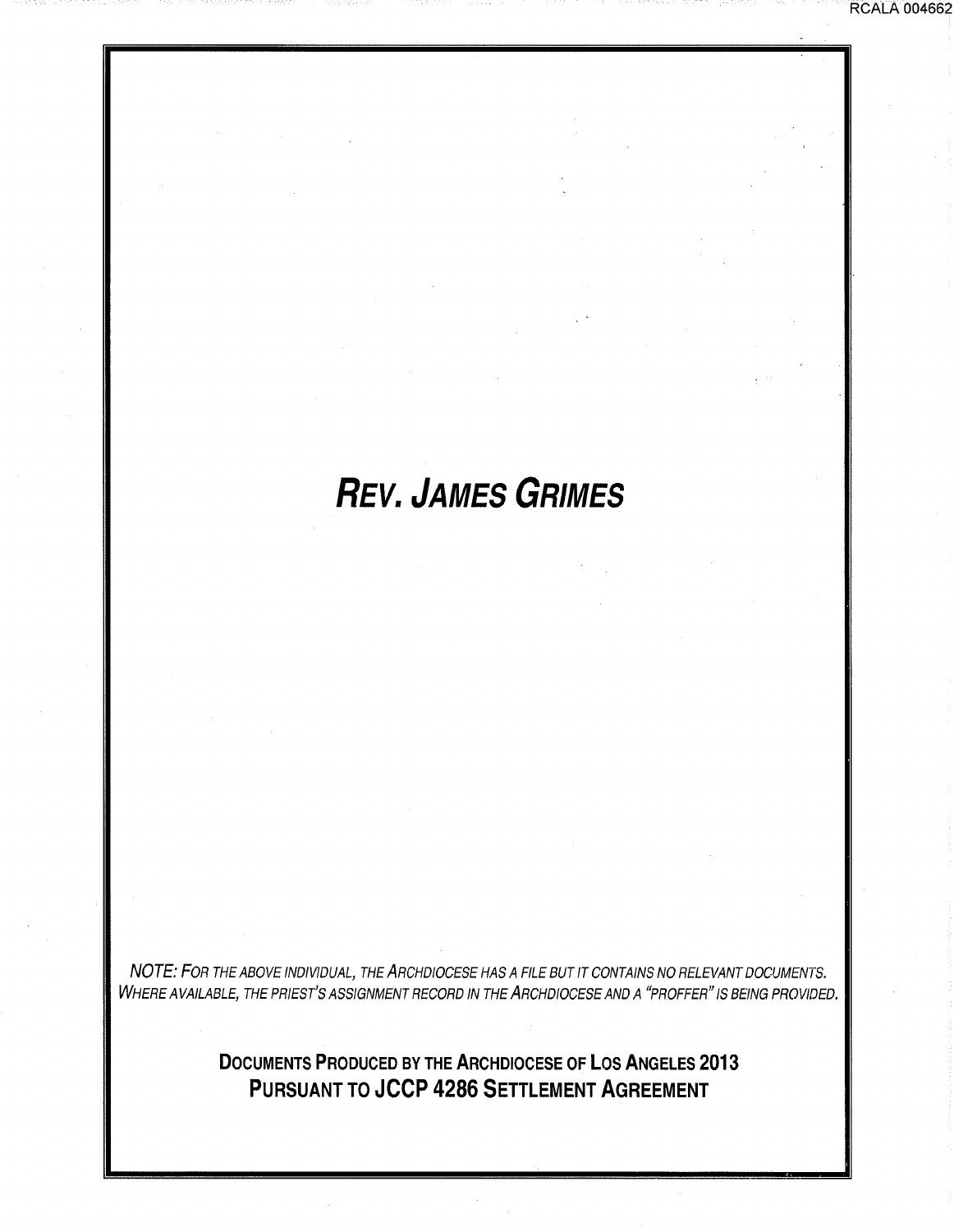## **PROFFER RE FATHER JAMES GRJMES**

| <b>Date</b> | <b>Description</b>                                        |
|-------------|-----------------------------------------------------------|
| 6/3/16      | Born.                                                     |
| 6/7/42      | Ordained                                                  |
| 1/15/43     | Assistant at St. Monica, Santa Monica                     |
| 3/14/50     | Assistant at Holy Spirit, Los Angeles.                    |
| 4/30/57     | Assistant at St. Rose of Lima, Maywood                    |
| 8/5/57      | Chaplain at Rancho Los Amigos, Hondo. In residence at St. |
|             | Raymond, Downey.                                          |
| 2/4/58      | Assistant at Holy Name, Lost Angeles                      |
| 5/16/58     | Sick leave                                                |
| 8/28/58     | Assistant at All Saints, Los Angeles                      |
| 2/6/59      | Assistant at St. Anne, Santa Ana                          |
| 5/8/59      | Assistant at St. Camillus de Lellis, Los Angeles          |
| 6/16/59     | <b>Sick Leave</b>                                         |
| 7/3/59      | Assistant (pro tem) at St. Vibiana Cathedral, Los Angeles |
| 8/3/59      | <b>Sick Leave</b>                                         |
| 1/26/60     | Assistant at St. Gertrude, Bell Gardens                   |
| 11/2/60     | Assistant at St. Mary, Fullerton                          |
| 1/27/61     | Sick Leave                                                |
| 12/24/64    | Assistant at St. Joseph, Carpenteria                      |
| 8/12/65     | Assistant at St. Gerard Majella, Los Angeles              |
| 4/21/66     | Assistant at St. Irenaeus                                 |
| 8/26/66     | Assistant at St. Anthony, El Segundo                      |
| 10/20/66    | Assistant at St. Pancratius, Lakewood                     |
| 2/11/67     | Sick leave                                                |
| 5/8/70      | Assistant at Precious Blood, Los Angeles                  |
| 3/15/72     | <b>Sick Leave</b>                                         |
| 4/17/72     | Assistant at St. Mariana de Paredes, Pico Rivera          |
| 10/26/72    | <b>Sick Leave</b>                                         |
| 2/17/73     | Associate at St. Bernardine of Siena, Woodland Hills      |
| 9/1/74      | Retired.                                                  |
| 2/20/78     | Died                                                      |